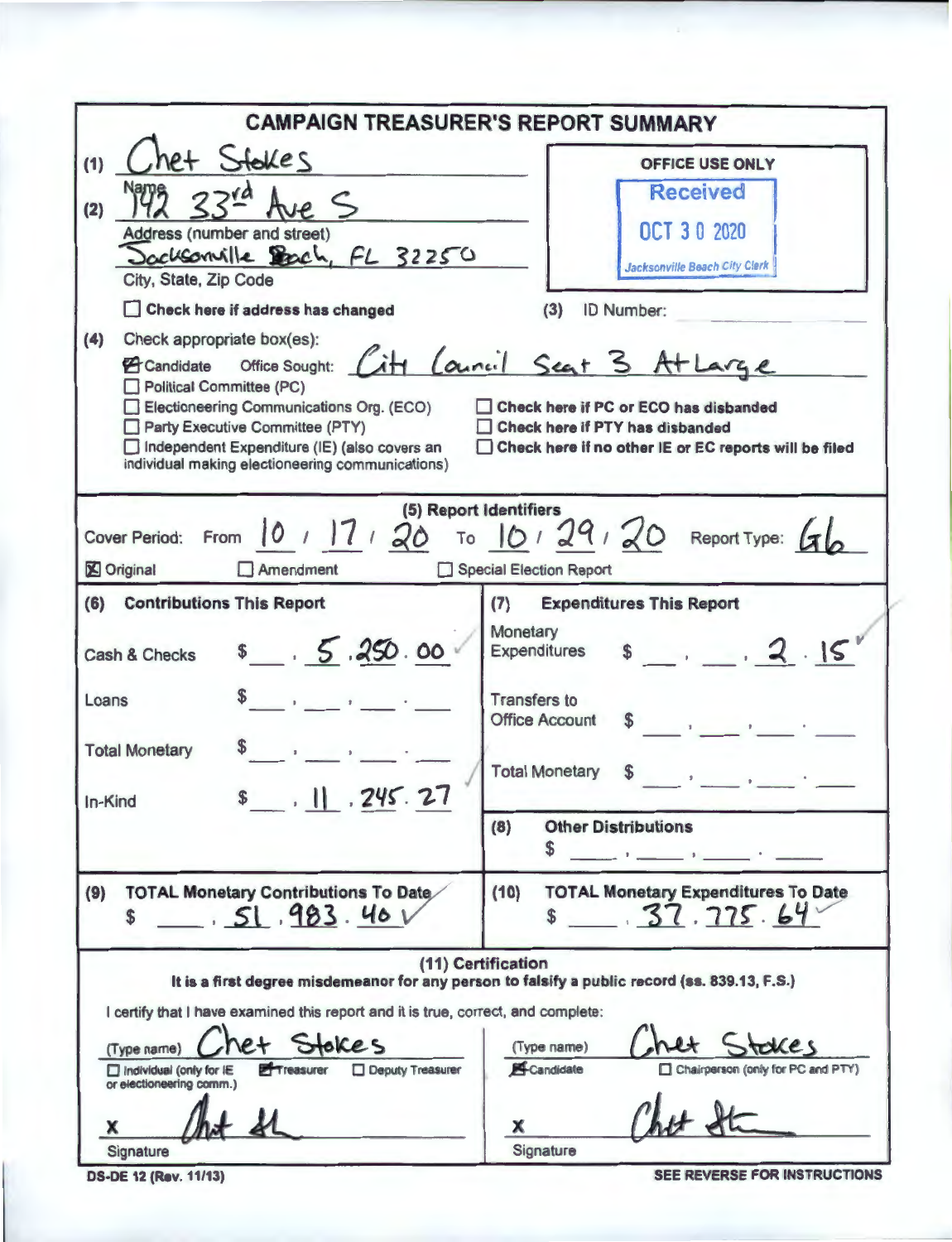| $(1)$ Name                               | Chet Stokes                                                                                                      |                                          |                         | (2) I.D. Number             |                                       |                          |                |
|------------------------------------------|------------------------------------------------------------------------------------------------------------------|------------------------------------------|-------------------------|-----------------------------|---------------------------------------|--------------------------|----------------|
|                                          | (3) Cover Period (b / 17 / 20 through (6 / 21 / 20 (4) Page 1 of Z                                               |                                          |                         |                             |                                       |                          |                |
| (5)<br>Date<br>(6)<br>Sequence<br>Number | (7)<br><b>Full Name</b><br>(Last, Suffix, First, Middle)<br><b>Street Address &amp;</b><br>City, State, Zip Code | (8)<br>Contributor<br>Occupation<br>Type |                         | (9)<br>Contribution<br>Type | (10)<br>In-kind<br><b>Description</b> | (11)<br><b>Amendment</b> | (12)<br>Amount |
| 10, 29, 30<br>$G_{b-1}$                  | The Fibrentino Group<br>1301 Riverplace Blud<br>Suite 1300<br>Sacresonville, FL<br>32207                         | Β                                        | Business<br>Dougbponeon | CHE                         |                                       |                          | 5250           |
| 10, 29, 30<br>$66 - 2$                   | Cordova Palms<br>Investments LLC<br>77 Almenia St<br>St Augustine, 52084                                         | B                                        | Investments             | CHE                         |                                       |                          | 151000         |
| 10, 29, 30<br>$66 - 3$                   | Oakleaf Investors<br>77 Almenia St<br>St Augustine, FL                                                           | $\mathbf P$                              | Investment              | CHE                         |                                       |                          | 51000          |
| $46 - 4$                                 | 10, 29, 30 Stac, LLC<br>Landing Play<br>Porte Vector Bih<br>FL 32082                                             | B                                        | Investments,            | CHE                         |                                       |                          | 51000          |
| $46 - 5$                                 | 10,29,30 BIAC 2, LLC<br>Landing PKLY<br>Ponte Vala Badh<br>Fe 32082                                              | B                                        | I Investments           | CHE                         |                                       |                          | \$1000         |
| 10, 29, 30 25655 Marsh<br>$66 - 6$       | MLCC Realty LLC<br>Landing PKUY<br>Brk Veda Beach, CL<br>32082                                                   | Ø                                        | Realty                  | CHE                         |                                       |                          | \$1000         |
| 10,19,20<br>$66 - 7$                     | Chet Stokes<br>Sacksonille Beach<br>FL 32250                                                                     | $\varsigma$                              | GM<br>Mice              | INK                         | wailer                                |                          | 134246.44      |

**CAMPAIGN TREASURER'S REPORT - ITEMIZED CONTRIBUTIONS** 

**DS-DE 13 (Rev. 11/13)** 

SEE REVERSE FOR INSTRUCTIONS AND CODE VALUES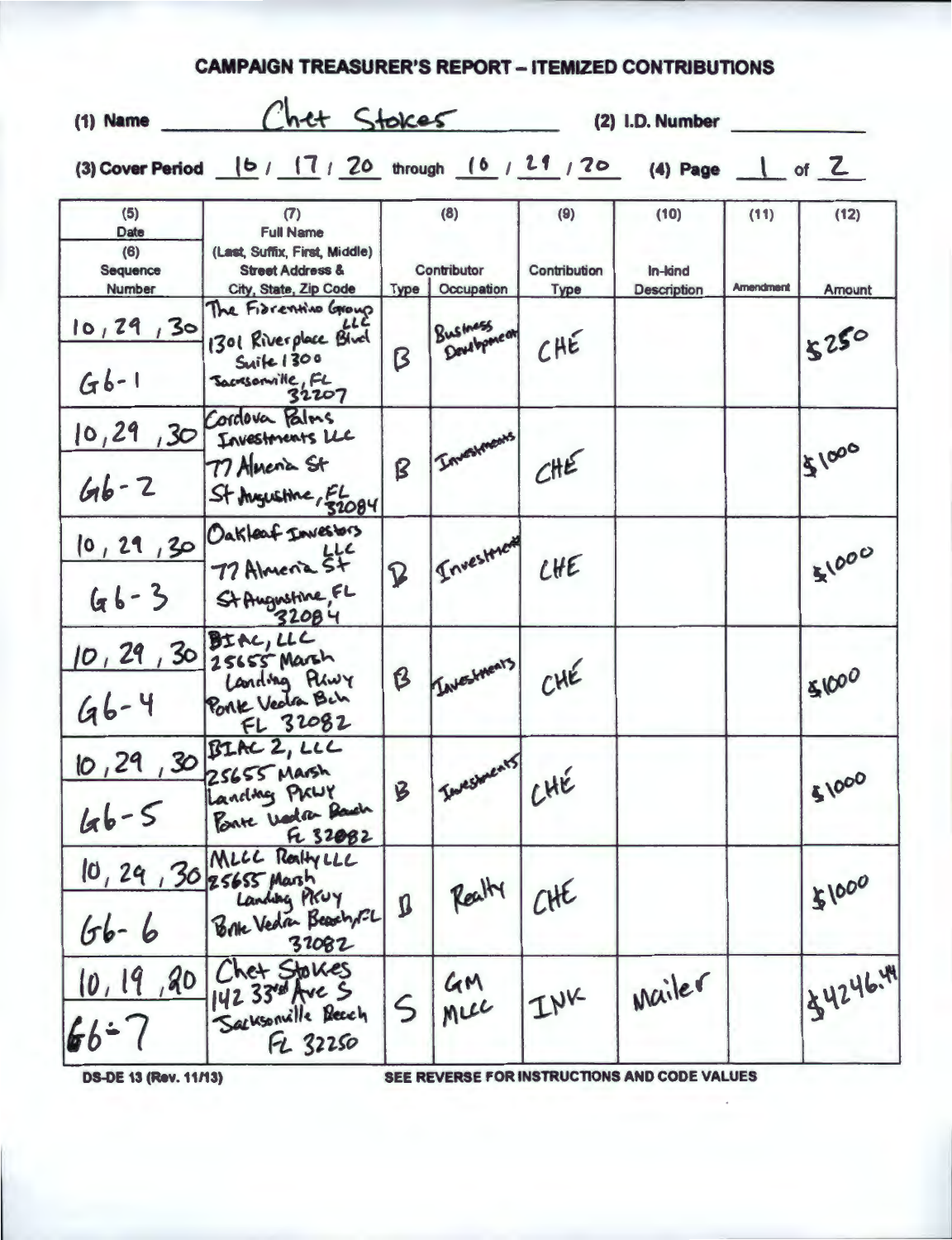| (1) Name                                                           | Chet Stokes                                                                                                      |                          |                                         |                             | (2) I.D. Number                              |                   |                |
|--------------------------------------------------------------------|------------------------------------------------------------------------------------------------------------------|--------------------------|-----------------------------------------|-----------------------------|----------------------------------------------|-------------------|----------------|
| (3) Cover Period 10 / 17 / 20 through 16 / 29 / 20 (4) Page 2 of 2 |                                                                                                                  |                          |                                         |                             |                                              |                   |                |
| (5)<br>Date<br>(6)<br>Sequence<br>Number                           | (7)<br><b>Full Name</b><br>(Last, Suffix, First, Middle)<br><b>Street Address &amp;</b><br>City, State, Zip Code |                          | (8)<br>Contributor<br>Type   Occupation | (9)<br>Contribution<br>Type | (10)<br>In-kind<br><b>Description</b>        | (11)<br>Amendment | (12)<br>Amount |
| $66 - 8$                                                           | 10, 22, 20 Chet Stokes<br>142 334 Aves<br>Sax Bch, F2<br>32250                                                   | 5                        | KM INK                                  |                             | Mailer                                       |                   | 153990.81      |
|                                                                    | $10, 28, 20$ Chet States<br>$(4b - 9)$ 142 33 <sup>nd</sup> Jue S<br>142 33 We S                                 | $\overline{\mathcal{L}}$ |                                         | KM INK Mailer               |                                              |                   | \$3008.02      |
|                                                                    |                                                                                                                  |                          |                                         |                             |                                              |                   |                |
|                                                                    |                                                                                                                  |                          |                                         |                             |                                              |                   |                |
| $\frac{1}{2}$<br>$\sqrt{ }$                                        |                                                                                                                  |                          |                                         |                             |                                              |                   |                |
|                                                                    |                                                                                                                  |                          |                                         |                             |                                              |                   |                |
|                                                                    |                                                                                                                  |                          |                                         |                             |                                              |                   |                |
| <b>DS-DE 13 (Rev. 11/13)</b>                                       |                                                                                                                  |                          |                                         |                             | SEE REVERSE FOR INSTRUCTIONS AND CODE VALUES |                   |                |

**CAMPAIGN TREASURER'S REPORT - ITEMIZED CONTRIBUTIONS**